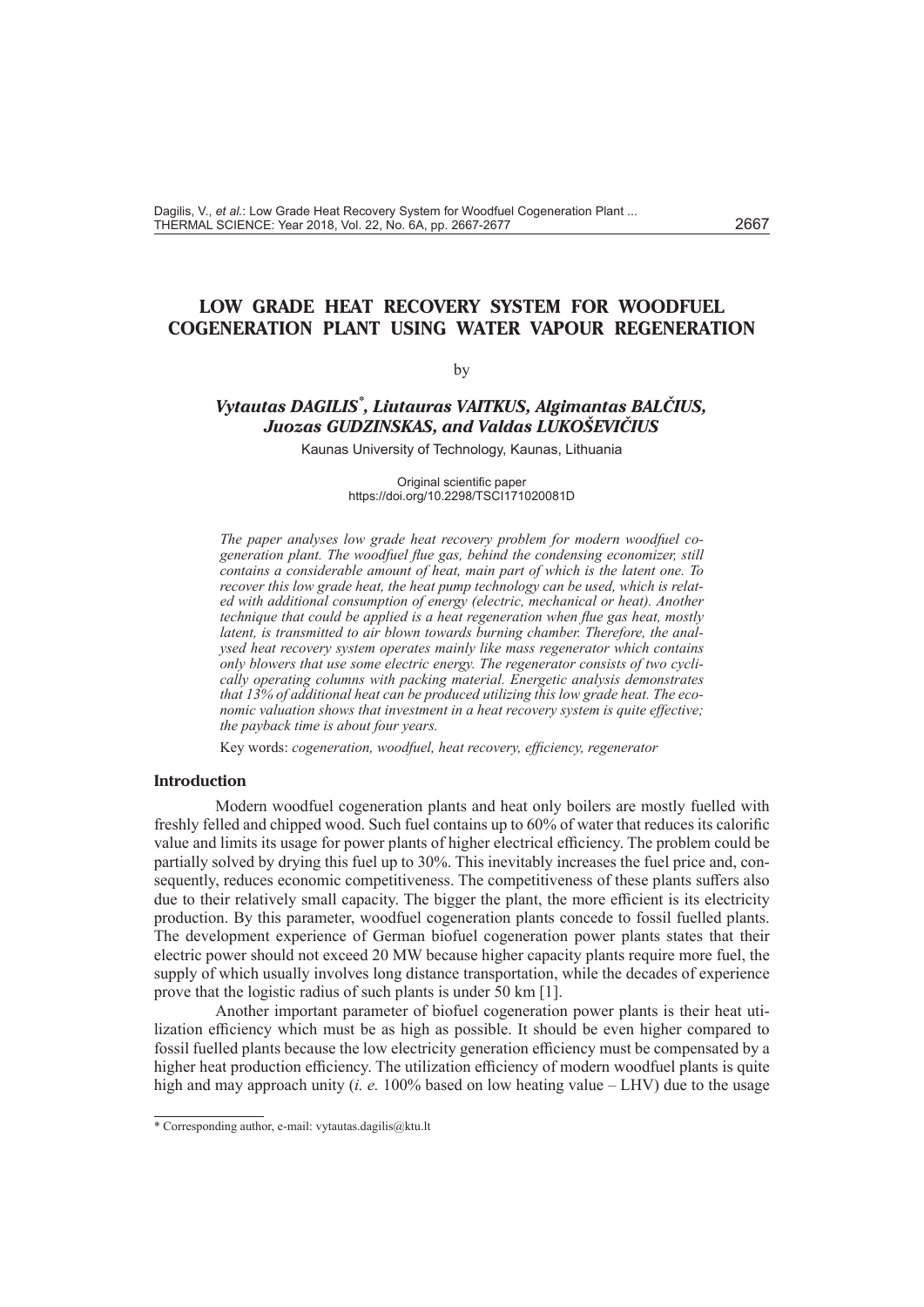of economizers. However, even this value does not guarantee competitiveness of cogeneration power plants when the electricity is sold at the market price. Competition in a global electricity market is a big challenge for all cogeneration plants, therefore, seeking for higher efficiency is the way forward.

The recovery of low potential heat is important for all power and heat plants, not only for biofuel ones. Woodfuel flue gas still carries big amount of heat behind the condensing economizer, in particular when moist wood chips are fuelled. Temperature of flue gas is too low to organize its heat transmission to the air blown for combustion. It is more rational to use heat pump technology for the utilization of this remaining heat [2, 3]. Both absorption and compression heat pumps are used for low temperature heat recovery. Both of them have advantages and disadvantages. For example, if electric power is produced inefficiently and the waste heat temperature is high enough (a case of organic Rankine cycle – ORC power plant, for example), it is rational to use technology of the absorption heat pumps. The generator of absorption heat pump requires heat source of 150 ℃ and higher. In case when waste heat temperature is of such high value, it is reasonable to use it in the absorption heat pump which produces almost twice of the used heat.

The absorption heat pumps and transformers are applied in different technologies of heat and electricity generation [4-8] including fuel cell technology [9] and refrigeration system [10]. Lund *et al.*, [11] note that waste heat of lower temperature could be utilised for space heating and, naturally, the heat pump technology should be used.

A number of articles that analyses economic and ecological advantages of compression heat pumps can be found in scientific literature [11-17]. Increased focus on heat pumps could be explained by heat *vs.* electricity price balance which has slightly changed after the electricity market has been developed. Furthermore, a higher focus on heat pump technology is put because it is assigned, partially, to renewable energy technology, which is not still defined clearly. It should be noted, though, that Lowe [16] considers that cogeneration technology should also be classified as renewable.

Compression heat pumps are more suitable for the utilization of woodfuel waste heat because its temperature is relatively low behind the economizer. For example, if condensing economizer is used, the waste heat temperature is only 50 ℃, therefore this heat potential is not enough for absorption heat pump driving. However, the compression heat pump technology requires electrical or mechanical engine for turning a compressor and increases investment cost and energy consumption of the plant. The economic benefit of heat pump installation depends basically on the *COP* and on the price of the used energy. According to Lazzarin and Noro [14], compression heat pumps give more economic effect if electricity generation efficiency in the plant is higher, especially when the gas turbine combined cycle technology is used. As it has already been noted, the electrical efficiency of the woodfuel cogeneration plant is low, therefore the heat pump technology is not analyzed in this article.

This article presents a waste heat recovery system (HRS) and its analysis. Basically, the HRS is a mass transfer regenerator, where heat exchange takes place as well. Almost all latent and sensible heat is transferred to the air blown towards the combustion chamber. Air enters the fireplace with a much higher quantity of humidity increasing the concentration of water vapour in flue gas. As a consequence, higher humidity of flue gas increases heat capacity of the condensing economizer.

There is no information as regards application of this type of regenerators in heat and power plants. Jonsson and Yan [18] analyses humidified gas turbines. Air is charged by water vapour in mass transfer column, however, this is not heat regeneration and does not serve for low grade heat recovery. Water vapour regeneration is used in some heat regenerators related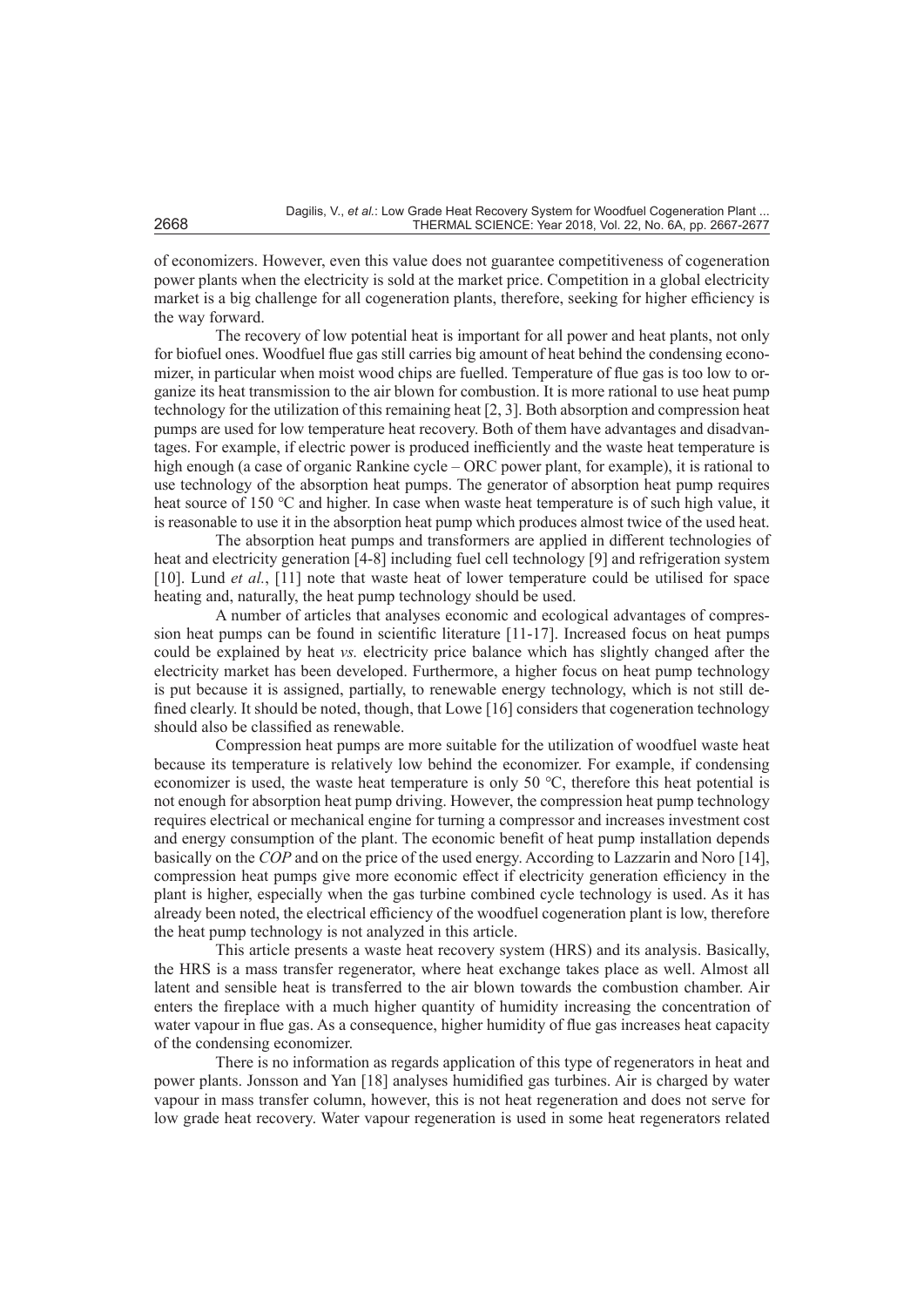with ventilation and air conditioning where the usage of comparable expensive materials is economically reasonable [19, 20].

## **Heat-mass regeneration for waste heat recovery**

The working principle of a heat-mass regenerator is similar to that of a heat-only regenerator. The both are storage-type exchangers whereby two fluids cyclically overflow their surfaces. There are two types of regenerators generally: rotary and fix-matrix. A rotary regenerator rotates, so its surface moves in turn towards one fluid and then towards another one. A matrix-fixed regenerator has a much larger surface and its mass. In this case both fluids are cyclically directed towards one or another column with packing. The flows of flue gases and air overflow cyclically two packed columns. Fresh air dries up and cools the packing of the first column and then, being warmer and of much higher humidity, is directed towards a combustion chamber. Meanwhile, the flue gas flows over the second column humidifying and warming its packing. After a certain period, the flows are reversed. The duration of the cycle depends on the heat capacity of the packing. The longer is the cycle duration, the lower are the cycling losses.

Another advantage of the HRS is related to the environmental requirement for flue gas cleanliness. Dust concentration is lowered when the HRS is used because small particles serve as starting centre of the condensation process and do not get into the surroundings.

Concerning other emissions such as  $NO<sub>X</sub>$  and CO, the situation is different. Due to a lower burning temperature, the  $NO_x$  concentration should be lower, whereas the  $CO - higher$ . According to Jonsson and Yan [18], the humid air does not deteriorate fuel combustion quality; consequently, it does not increase the CO emission.

The scheme of the cogeneration plant with the HRS is presented in fig. 1. The path of network water remains unchanged compare with the modern cogeneration plant with the economizers (plant with economizers could be called modern one). Meanwhile, heat capacity

of the condensing economizer increases almost twice. The flue gas temperature after economizers is about 50 °C, fig. 1. Usually, this flow leaves the plant through the stack (the stack is not shown in the fig. 1). Just between the stack and the condensing economizer, the mass and heat regenerator is placed. The fully humid (100% of relative humidity) flue gas passes the regenerator and then gets into



**Figure 1. Scheme of biofuel cogeneration plant with latent heat regeneration**

surroundings. Because of this, amount of heat that comes with flue gas into the condensing economizer is much higher. If the heat capacity of the condensing economizer is not sufficient, another like heat exchanger should be arranged. It could be better made of plastic fluorocarbon or of carbon steel coated with corrosion-resistant material (polypropylene, for example) [21, 22] to avoid corrosion problems which are sharper at lower flue gas temperatures.

### **Energy consumption of the woodflue gas**

The working principle of a heat mass regenerator is similar to that of a heat-only regenerator. The HRS does not change the electrical efficiency of the plant, however, additional amount of heat is produced by utilizing the flue gas heat behind the condensing economizer.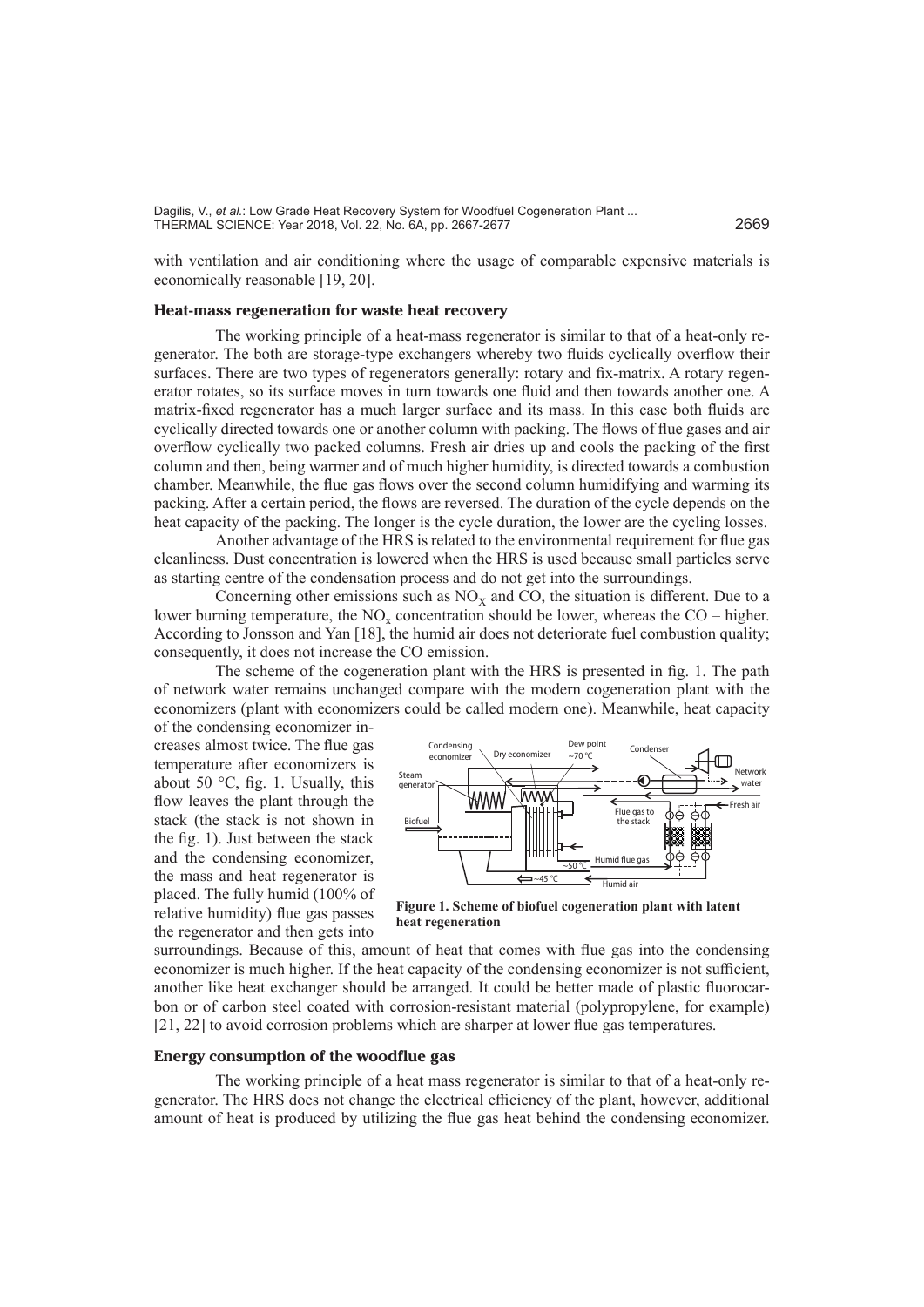

**Figure 2. Comparison of recovered latent heat in condensing economizer and regenerator**



**Figure 3. Relative heat increase of woodfuel gas subject to water content and temperature; air excess ratio is 1.5, flue gas temperature behind boiler is 150 ºC, outside temperature is 0 ºC**

This heat, mostly latent, is transmitted to air blown towards combustion chamber, so it comes back with a higher humidity of flue gas and is taken by the network water in the condensing economizer.

Additional amount of heat depends mainly on saturated concentration of vapour or its saturated temperature. As could be seen from the fig. 2, air humidity increases exponentially with the temperature of the flue gas increasing. The saturated temperature or the dew point (pressure of gas does not change) of the flue gas depends on the woodfuel water content (WWC) and air excess ratio. For example, flue gas starts condensing at 62 ºC when WWC is 50% and air excess ratio is 1.5, fig. 3, [2].

Despite the fact that the temperature of the flue gas decreases insignificantly, nearly half of the water vapour turns into a liquid state (segment *E* in fig. 2). Another part of the heat is normally released into surroundings (segments  $R$ ). If this part of latent heat, together with the sensible one, is regenerated and is returned with air-flow into the combustion chamber, condensation of water vapour starts at higher temperature, and more heat is received in condensing economizers  $(E + R \text{ in fig. 2 and } Ed + Ec +$ *+ R* in fig.3).

Usually, thermodynamic analysis of cogeneration plants is carried out when the lower heating value, *LHV*, of the fuel is valuated. However, in this particular case it is not convenient to do so, because a considerably part of the heat is produced by utilizing the latent one. The difference between the higher heating value, (*HHV*), and the LHV of the woodfuel is considerable because of big amount water. The higher the WWC, the bigger is the difference between the *HHV* and the *LHV.* The *HHV* of fully dry wood differs from the *LHV* by only 4%. Wood contains 5-7% of hydrogen, which transforms into water vapour during the burning process. For the sake of calculation and analysis, the 6.2% hydrogen value is accepted [21], so:

$$
HHV^{0} = LHV^{0} + 20.6\Delta H^{0} = LHV^{0} + 1.28 \text{ [MJkg}^{-1}\text{]}
$$
 (1)

The index <sup>0</sup> shows that the wood is fully dry:  $\Delta H^0 = 0.062$  – the said hydrogen mass fraction in fully dry wood. It is evident that higher WWC value decreases the relational water vapour part from hydrogen and, naturally, increases the part of vapour from the WWC, fig. 4. It can be seen that when approaching to 35% of the WWC, both parts become equal.

The heating value of different types of woods differs slightly: the *LHV* of fully dry conifers is 19.2 MJ/kg, when that of the broadleaves is 19.0 MJ/kg. The heating value decreases directly to the water content growing. The relation between these values is [23]: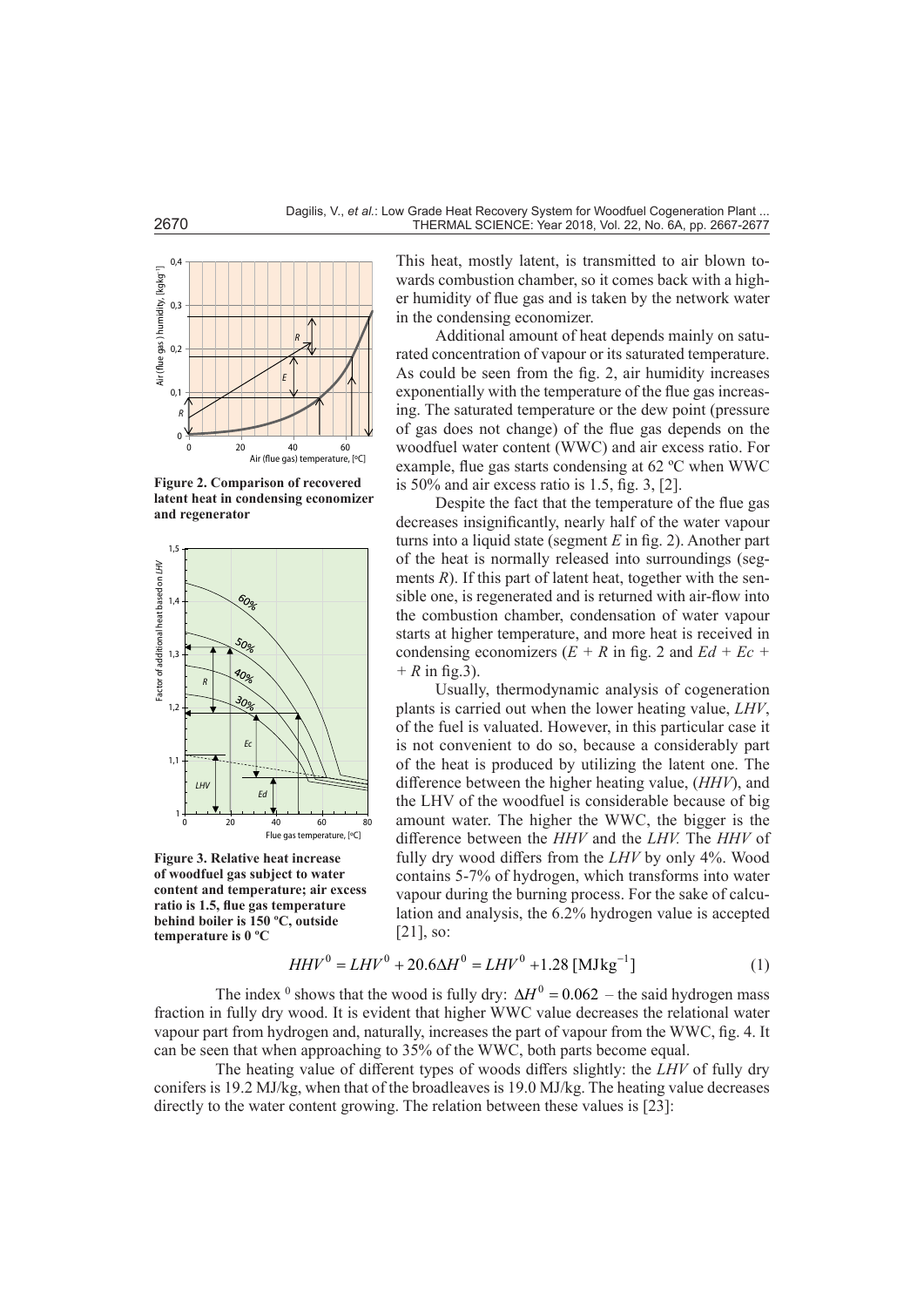$$
LHV = (HHV^{0} - 20.6 \times \Delta H^{0})(1 - \Delta W) - \Delta W \times h_{g-l} (2)
$$

where the  $\Delta W$  is water mass fraction of the wood,  $h_{\sigma-1}$ – the water latent heat, which is 2.40 MJ/kg at average 45 ºC. So the eq. (2) can be simplified:

$$
LHV = 19.1 - 21.5\Delta W\tag{3}
$$

The corresponding relationship for the *HHV* calculation is:

$$
HHV = LHV + 20.6\Delta H^{0}(1 - \Delta W) + 2.40\Delta W \tag{4}
$$

If the  $HHV^0$  value is known, the  $HHV = HHV^0(1 -\Delta W$ ). The graphical relation  $r = HHV/LHV$  *vs. WWC* is presented in fig. 5.

An important parameter of the woodfuel flue gas is its dew point temperature or an initial temperature of vapour condensation during the gas cooling process. The higher the said temperature, the bigger amount of latent heat can be utilized. Moreover, the vapour condensation significantly increases the heat transfer coefficient from flue gas side. The dew point temperature depends on a partial vapour pressure, which can be determined when the vapour concentration is known. If the mass concentration is,  $\omega$  [kgkg<sup>-1</sup>], the partial pressure can be calculated according to the equation:

$$
p = \omega P_0 / (\omega + 0.622)^{-1}
$$
 (5)

The initial condensation or the dew point temperature can be calculated:

$$
t = 243.5 \frac{\ln \frac{p}{6.112}}{\left(17.67 - \ln \frac{p}{6.112}\right)^{-1}}
$$
 (6)



**Figure 4. Wood fuel heating value**



**Figure 5. Ratio** *LHV***/***HHV* **subject WWC composition in accordance with water content**

In these equations, the  $P_0$  and  $p$  [mbar] is atmospheric and partial vapour pressure, respectively, and  $t$  [ $^{\circ}$ C] – the temperature.

From eq. (6), partial pressure can be expressed and then, using eq. (5), water vapour concentration, *ω,* can be calculated in case when initial temperature of condensation is known. For example, at the dew point of 62 °C, the partial vapour pressure is  $p = 221$  mbar and concentration is  $\omega$  = 0.177 kg/kg. Using eqs. (5) and (6), it can be estimated that the HRS increases the partial pressure, *p,* from 221 mbar to 296 mbar. The initial temperature of vapour condensation of the new composition of flue gas is 68.6 ºC, which is proven in fig. 2.

#### **Plant energetic analysis**

Electrical efficiency of small and medium woodfuel cogeneration plant,  $\eta_{\rm T}$ , is about 0.2 [1, 24]. The efficiency is not high because of low thermodynamic efficiency of the cycle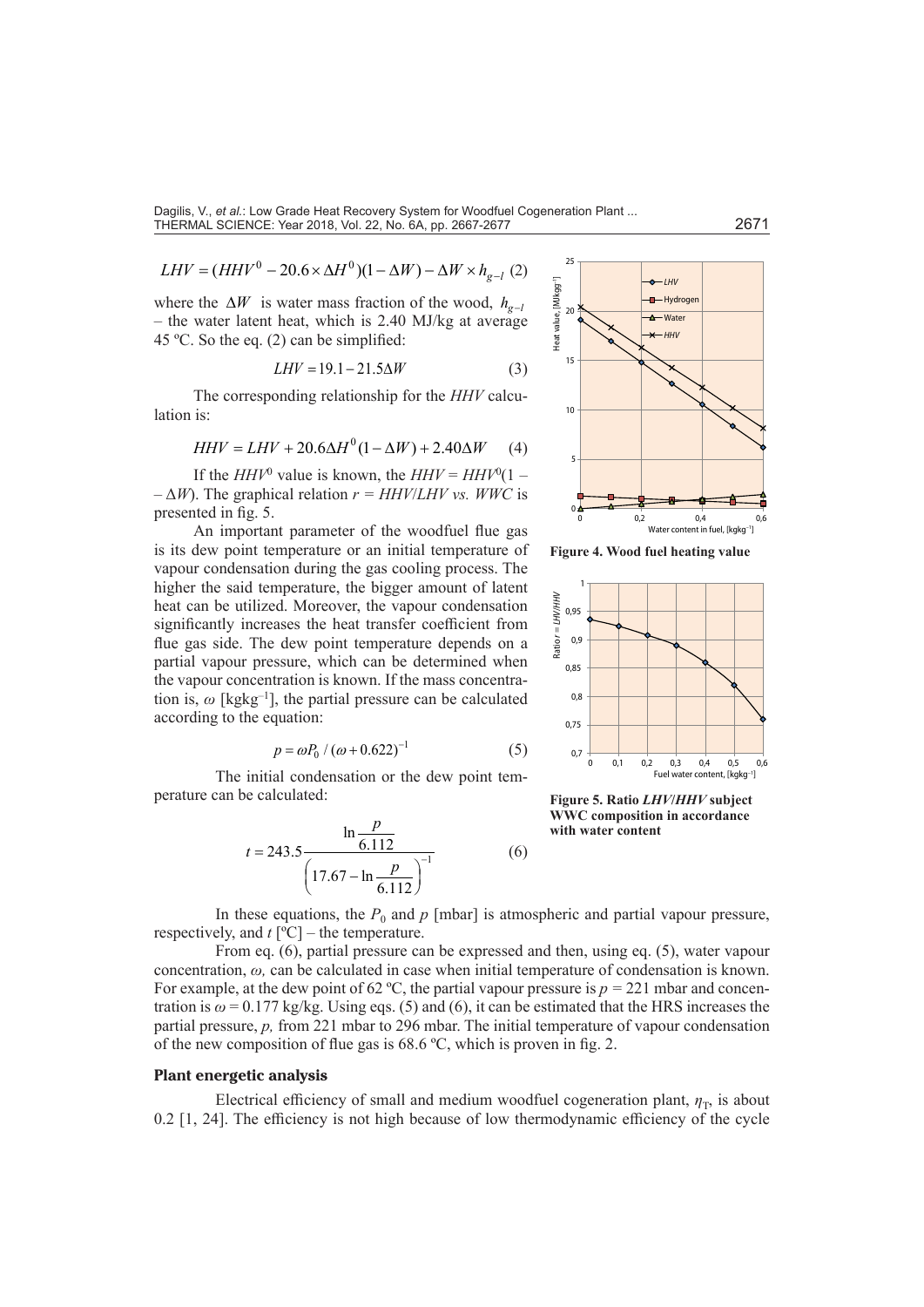when freshly felled and chipped wood is fuelled. Additionally, it suffers because of relatively high losses of mechanical and electrical conversion (efficiencies  $\eta_m$  and  $\eta_{el}$  are nearly 0,95) and also of additional heat consumption  $l_{wn}$  for production of electricity required for own needs, which amounts to about 5% of all electricity produced [1]. Therefore, the  $l_{\text{wn}}$  amounts 0.01 of the heat input because  $\eta_T$  is 0.2 based on the *LHV*.

Usually, the electrical (thermodynamic) efficiency of the plant  $\eta_T$  is known, so the input heat can be easily calculated. The amount of heat, produced by cogeneration plant, depends on various losses and possibility of their utilization. The mechanical and electrical conversion losses can hardly be utilized. The same is with the so-called burning losses, which includes losses due to incomplete combustion, heat radiation from the burning chamber, losses related with ash removing, *etc*. The burning losses,  $l_b$ , of a woodfuel plant make 2-5% of the overall heat input *(LHV)*.

Stack losses,  $l_{st}$ , make the main part of heat losses. These losses depend on the temperature of flue gas that leaves the plant through the stack. As can be seen from the case, analysed and graphically presented in fig. 3, stack losses amount 11% of the input heat when the temperature of flue gas, entering the stack, is 150 °C (section *LHV*, fig. 5). When economizers are used, the flue gas temperature is decreased to 50 °C and 19% of additional heat ( $Ed + Ec$ ) is recovered if the wood WWC is 50%, for example. One could think that the heat utilization efficiency of the plant oversteps unity, however, this is because a considerable part of latent heat is recovered by condensing economizer.

Stack losses can be reduced despite the fact that the flue gas temperature after condensing economizer is relatively low. If the HRS*,* presented in this article, is applied, stack losses could be decreased up to 2%, as can be seen from fig. 6. The HRS additionally recovers 13% of the input heat in case the temperature of flue gas is reduced to 20 °C. This percentage



**Figure 6. The scheme of energetic analysis for woodfuel cogeneration plant with HRS, WWC is 50%, air excess ratio – 1.5, temperature beyond boiler is 150 °C, efficiency**  $\eta_T = 0.20$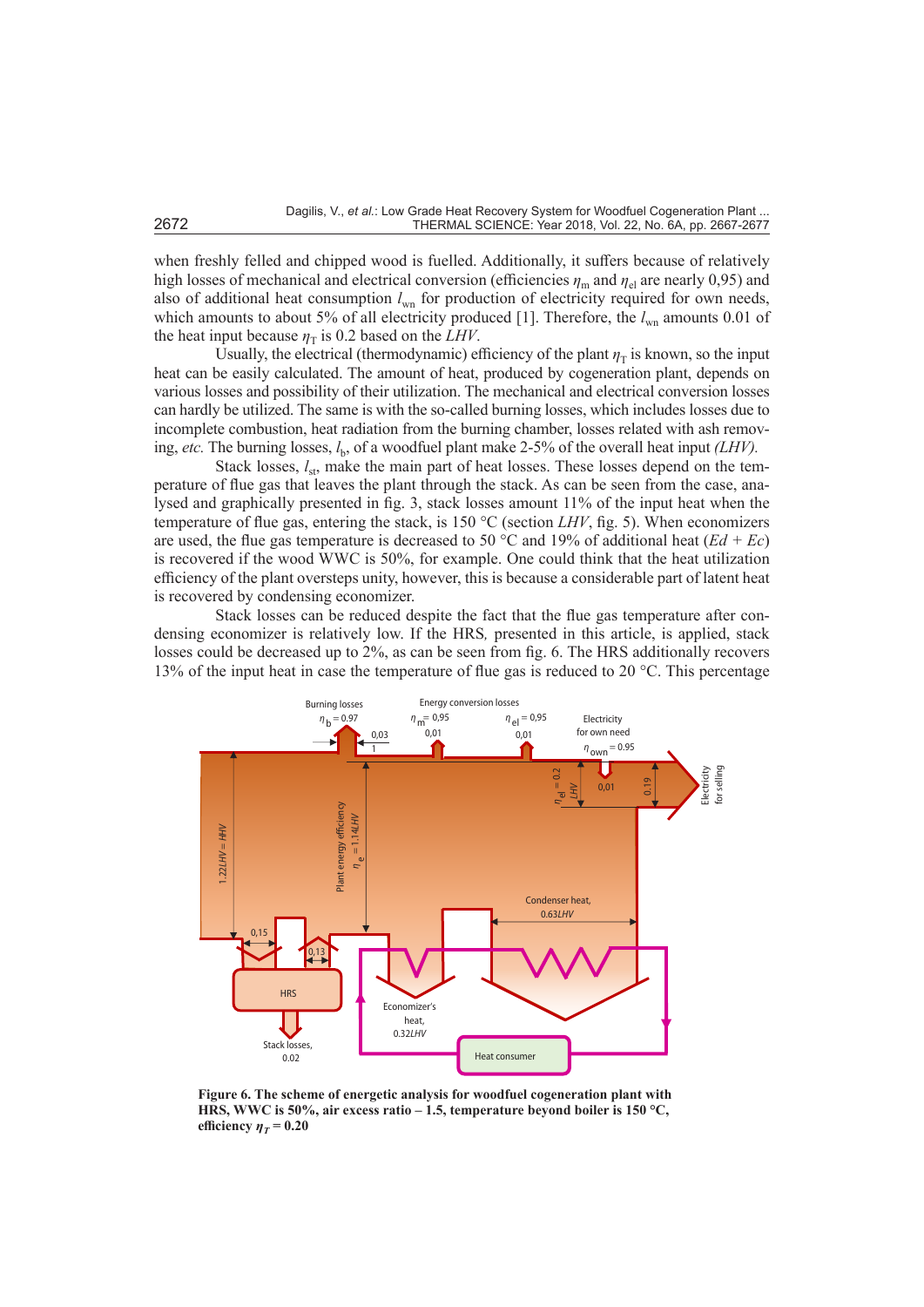can be estimated from the fig. 3: the section *R* makes 0.13. All recovered heat, due to the HRS appliance, amounts  $32\% (R + Ec + Ed = 1.32)$ . According to the fig. 3, the factor of all additional heat is 1.34, thus 34% of the heat input can be recovered, if temperature of flue gas is reduced up to  $0^{\circ}C$ , *i. e.* to the accepted mean temperature of the heating season. So the difference of 2% is the stack losses, which, together with the burning losses (average 3%), energy (mechanical and electrical) conversion losses (2%), and the losses related to the electricity consumption for own needs (1%) make 8% of the overall input heat  $Q_{\text{in}}$ .

The plant's input heat, in case when the latent heat is included, makes higher value, *i. e.* 1.22*Q*in. The quantity 1.22 can be calculated using the graphical relationship from the fig. 5. For example, ratio *r* is 0.82 for wood fuel with 50% of the WWC, therefore all the input heat, including the latent one, oversteps the  $Q_{\text{in}}$  by factor  $1/r = 1.22$ .

The scheme of energetic analysis of the woodfuel cogeneration plant, fig. 6, is made on the basis of the *LHV*, but the latent heat of fuel is evaluated as well. All constituents of the energy produced, as well as various losses, are calculated on the basis of the *LHV*, therefore their sum makes 1.22. The comparative heat,  $q_{\text{out}}$ , that the plant produces, can be calculated by the following equation:

$$
q_{\text{out}} = \frac{1}{r} - \eta_{\text{T}} - \left\{1 - (1 - l_{\text{b}})[1 - \eta_{\text{T}}(1 - \eta_{\text{m}})][1 - \eta_{\text{T}}(1 - \eta_{\text{el}})](1 - l_{\text{wn}})\right\} - l_{\text{st}}
$$
(7)

The  $q_{\text{out}}$  can also be evaluated, but with a lower precision, from the scheme presented in fig. 6.

For the cogeneration plant, which generates  $P_{el}$  [MW] of electricity power, the heat input capacity in MW is:

$$
Q_{\rm in} = \frac{P_{\rm el}}{\eta_{\rm T}}\tag{8}
$$

Consequently, the heat capacity that plant produces is:

$$
Q_{\text{out}} = Q_{\text{in}} q_{\text{in}} \tag{9}
$$

Overall energy efficiency of the cogeneration plant  $\eta_e$  is 1.14, fig. 6. For a more precise estimation, the equation  $\eta_e = q_{out} + \eta_T$  can be used, where  $q_{out}$  is calculated by eq. (7).

## **Economic evaluation of the HRS**

The aim of the economic analysis is to show the economic attractiveness of investing into a novel HRS. Additional income is generated due to a higher capacity of produced heat. Additional expense is evaluated in view of a higher financial value of the plant and additional costs for operation and maintenance. Total investments are estimated by the cost calculation of several stages, such as [25]:

- bare erected cost (BEC): on-site infrastructure, process equipment and material, initial labour for construction and installation,
- total cost of project (TPC): comprises the BEC plus engineering, procurement, construction costs,
- total overnight cost (TOC): comprises the TPC plus owner's costs (environmental analysis and permission, preproduction, insurance, other owner's costs), and
- total-as-spent cost (TASC)*:* the TOC plus escalation during capital expenditure period (interest and escalation during construction).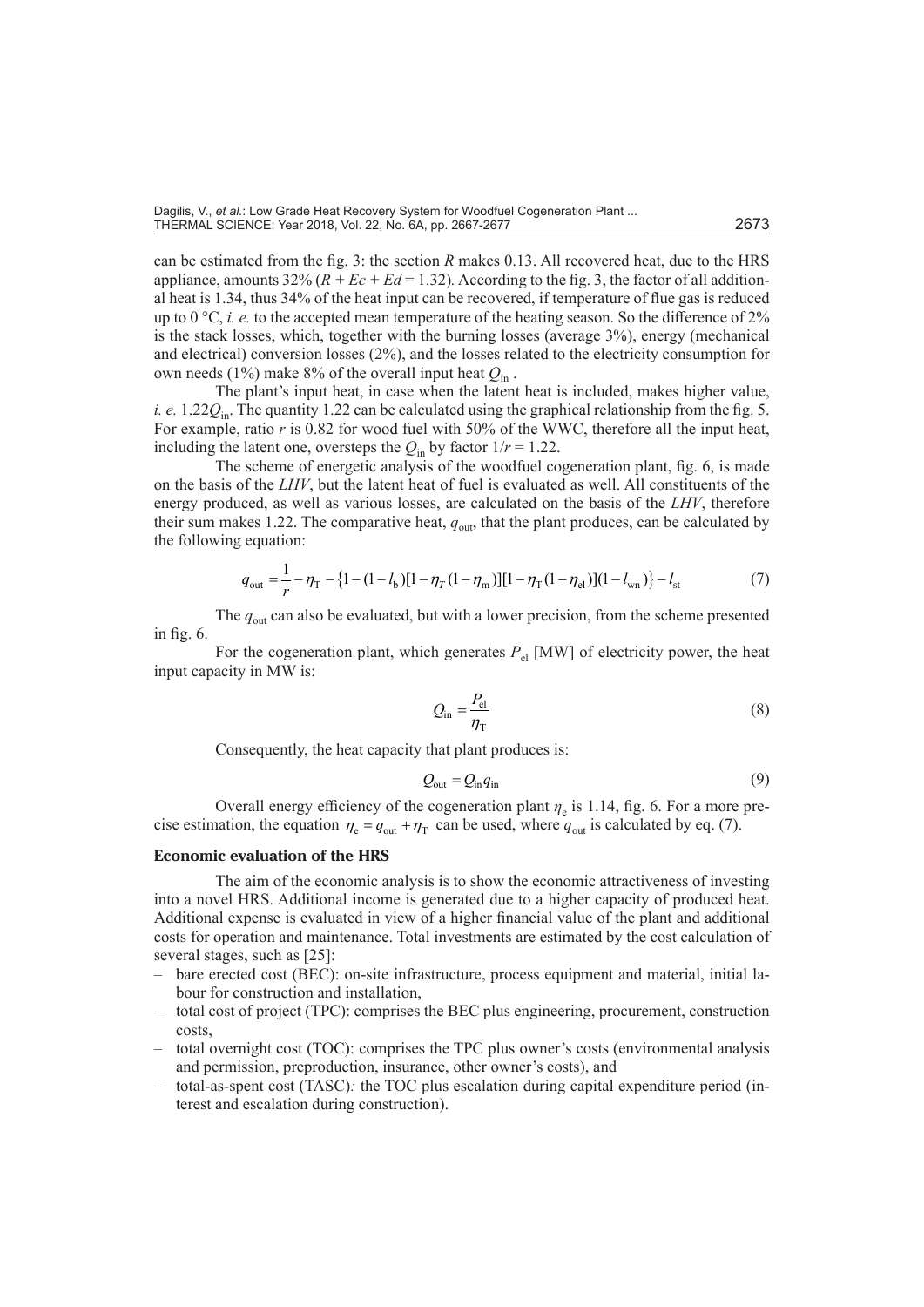The additional condensing economizer is the most expensive element of the HRS. As the flue gas from woodfuel contains corrosive products (sulphate, sulphite, chloride, nitric oxides), the material used for economizer's production must be corrosion-resistant. Stainless steel is a good choice, however, it is the most expensive compared to plastic or carbon steel coated with polypropylene. It is possible to calculate the price of the economizer according to Shen *et al.* [22]. The cost of the economizer of 3.9 MW, tab. 1, would be 0.775 M€ when it is made from stainless steel.

Other investment cost of the HRS is relatively small due to inexpensive devices (the main of them are air blowers) and a simple construction – two 200 m<sup>3</sup> rectangular columns. The total amount of 600 tonns of cobblestones ensures a sufficient heat inertia for normal cyclical operation with about 1% of heat losses due to the cycling. At the same time, the packing material of each column ensures a surface of over  $3000 \text{ m}^2$  for mass and heat transfer. The price of cobblestones (60-150 mm size) is assumed as 50  $\epsilon$ /tonne.

The stack price is accepted higher than proposed in Sayyaadai and Mehrabipour model [26] (3 US\$/kg), because an additional cost of stainless steel is valued. It is assumed that the

| Item                              | $Cost$ [ $\epsilon$ ] |
|-----------------------------------|-----------------------|
| Economizer (stainless steel)      | 775000                |
| Other costs of the HRS            |                       |
| Concrete                          | 4200                  |
| Armature                          | 3300                  |
| Steel timber                      | 1300                  |
| Sheet (stainless steel)           | 7900                  |
| Heat insulation                   | 2400                  |
| Cobblestones                      | 30000                 |
| Blowers (4 units) and accessories | 45000                 |
| <b>Stacks</b>                     | 12000                 |
| Project, on-site infrastructure   | 8000                  |
| Unexpected and other materials    | 10000                 |
| All BEC cost, $\epsilon$          | 899610                |

available territory of the cogeneration plant is sufficient for the HRS so there are no additional expenses for the land acquisition. The BEC composition of the HRS is given in tab. 1.

The TPC increases due to the costs related to engineering and construction processes as well as to the installation and start-up operations. For the initial valuation, these specific costs could be assumed as part of the BEC. Burer *et al.*, [15] propose 60% of the BEC for new innovative projects, therefore the TPC is 1.439 M€, tab. 2. The TOC is usually calculated as part of the TPC. Sometimes these expenses are not considered because they are not high. For example, for the combined heat and power plants the said part makes 3-5% [25]. For the HRS case, 4% of the TPC is taken, tab. 2. The

ratio TASK/TOC depends on the construction period and the financing scenario. In case the period is under 3 years and with a high investor-owned utility, this ratio is 1078 [25]. It is assumed that the HRS construction and start up time is about 12 months, so a single interest rate of 8% is taken for the borrowed capital. Thus, the capital costs before the start-up of the modernized woodfuel cogeneration plant is 1.617 M€, tab. 2.

The payback time is calculated by dividing the investment costs by the annual profit from the additional heat production, after having evaluated loan expanses (0.103 M€), addi-

|  |  | <b>Table 2. Capital cost of HRS</b> |  |  |  |
|--|--|-------------------------------------|--|--|--|
|--|--|-------------------------------------|--|--|--|

| Capital costs          | $M \in$ |  |  |  |
|------------------------|---------|--|--|--|
| <b>BEC</b>             | 0.8996  |  |  |  |
| TPC (BEC $\cdot$ 1.6)  | 1.439   |  |  |  |
| TOC (TPC $\cdot$ 1.04) | 1.497   |  |  |  |
| TASK $(TOC-1.08)$      | 1.617   |  |  |  |
| Cost before            | 1.617   |  |  |  |
| start-up               |         |  |  |  |

tional fixed expenses (0.011 M $\epsilon$ ) and the decreased sales of electricity (by  $0.532$  M $\epsilon$  per year, which is needed for the blowers of the HRS*,* tab. 3. Total revenue during the accepted 25 years of lifetime of the HRS is 10.4 M€ and should amount about one third of the new like plant. All results of the economic evaluation are presented in the tab. 3.

Obviously, the payback will be much shorter if the carbon steel with polypropylene [22] for economizer producing is used,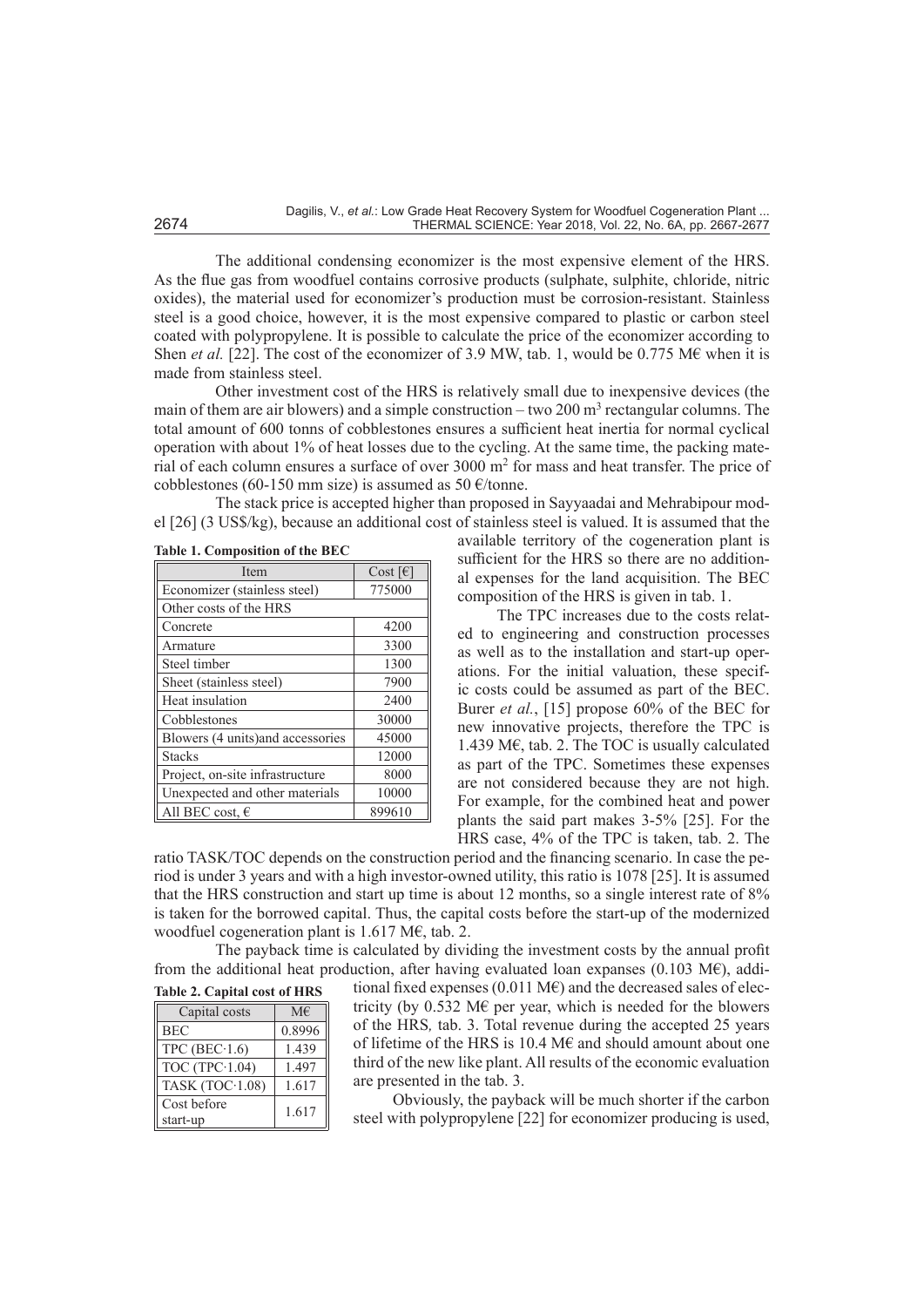Dagilis, V., et al.: Low Grade Heat Recovery System for Woodfuel Cogeneration Plant ... THERMAL SCIENCE: Year 2018, Vol. 22, No. 6A, pp. 2667-2677 2675

| Table 3. Results of energetic and economic analysis of the woodfuel |
|---------------------------------------------------------------------|
| cogeneration plant: with and without the HRS                        |

|                                                                                       | With HRS |        | Without                  |
|---------------------------------------------------------------------------------------|----------|--------|--------------------------|
| Parameters of the cogeneration plant                                                  |          | Case 2 | <b>HRS</b>               |
| Net electric power, MW (electrical efficiency $\eta_T = 0.20$ on $LHV$ ) <sup>1</sup> | 6        | 5.18   | 6                        |
| Heat power input based on $LHVQ_{\text{in}}$ , [MW]                                   | 30       | 25.9   | 30                       |
| Comparative heat $q_{\text{out}}$ based on <i>LHV</i> , [WW <sup>-1</sup> ]           | 0.94     | 0.94   | 0.81                     |
| Energy efficiency of the plant $\eta_e$ based on LHV                                  | 1.14     | 1.14   | 1.01                     |
| Heat power for selling $Q_{\text{out}}$ , [MW]                                        | 28.2     | 24.3   | 24.3                     |
| Duration of heating season (capacity factor is 1.0), [h per year] <sup>2</sup>        | 4320     | 4320   | 4320                     |
| Duration of non-heating season (capacity factor is 0.85), [h per year]                | 3779     | 3779   | 3779                     |
| Part of $Q_{\text{out}}$ that is pursued in non-heating season, [%]                   | 20       | 20     | 20                       |
| Amount of electricity produced for selling per year, [MWh] <sup>3</sup>               | 47990    | 41431  | 48595                    |
| Amount of heat produced per year, [MWh]                                               | 143138   | 123342 | 123342                   |
| Amount of heat input per year, [MWh]                                                  | 225965   | 195083 | 225965                   |
| Selling price of green electricity, [€MWhel <sup>-1</sup> ] <sup>4</sup>              | 51       | 51     | 51                       |
| Selling price of heat, $[EMWh^{-1}]^5$                                                | 29       | 29     | 29                       |
| Woodfuel price, $[EMWh^{-1}]^5$                                                       | 11.1     | 11.1   | 11.1                     |
| Income from electricity selling, $[M \in \text{year}^{-1}]$                           | 2.447    | 2.113  | 2.478                    |
| Income from heat selling, $[M \in \text{year}^{-1}]$                                  | 4.151    | 3.577  | 3.577                    |
| Expense for woodfuel, [M $\epsilon$ year <sup>-1</sup> ]                              | 2.508    | 2.165  | 2.508                    |
| Total investment in HRS, [M€]                                                         | 1.617    | 1.617  |                          |
| Additional expenses for HRS, [M€year <sup>-1</sup> ]                                  | 0.065    | 0.011  | $\overline{\phantom{0}}$ |
| Loan expenses during 4.2 years payback period, [M€year <sup>-1</sup> ]                | 0.103    | $-5$   | $\overline{\phantom{0}}$ |
| Annual revenue during the successive years, $[M \epsilon year^{-1}]$                  | 0.375    | $-5$   | $\mathbf{0}$             |
| Payback time, [years]                                                                 | 4.3      | $-5$   | $\qquad \qquad -$        |
| Total revenue during 25 years of operation, $[ME]$                                    | 10.4     | $-5$   | $\theta$                 |

 $1$  – electric efficiency in both seasons is equal;  $2$  heating season is 180 days per year;  $3$  electricity consumption for HRS blowers decreases amount of electricity; 4 from the: [http://www.regula.lt/siluma/Puslapiai/](http://www.regula.lt/siluma/Puslapiai/kuro-ir-perkamos-silumos-kainos/vidutine-salies-kuro-zaliavos-kaina.aspx) [kuro-ir-perkamos-silumos-kainos/vidutine-salies-kuro-zaliavos-kaina.aspx](http://www.regula.lt/siluma/Puslapiai/kuro-ir-perkamos-silumos-kainos/vidutine-salies-kuro-zaliavos-kaina.aspx); <sup>5</sup> this case is not valuated because there is no possibility to sell surplus of heat.

or if it is made from polypropylene only [21]. Moreover, the plant economics should be more attractive if the decreased costs of heat production would allow compete other heat producers during non-heating season increasing the heat production capacity.

## **Conclusions**

Wood fuelled cogeneration is one of the essential trends of modern renewable energy development. It complies with environmental requirements and is in line with national objectives of creating an independent energy source. Modern woodfuel cogeneration plants are not effective in power production, however, they have reserves to increase low grade heat utilization despite the fact that a condensing economizer is used and part of the latent heat is utilized. To achieve higher heat utilization, a mass transfer regenerator can be proposed. Moisture from flue gas is transmitted to air which is blown towards a combustion chamber. Humidified air ensures a higher moisture concentration in flue gas and leads to an increase of recovered heat in the condensing economizer.

The HRS with a fixed-matrix regenerator is introduced as well as energetic and economic analysis is presented in the article. Two fluids, air and flue gas, flow cyclically over the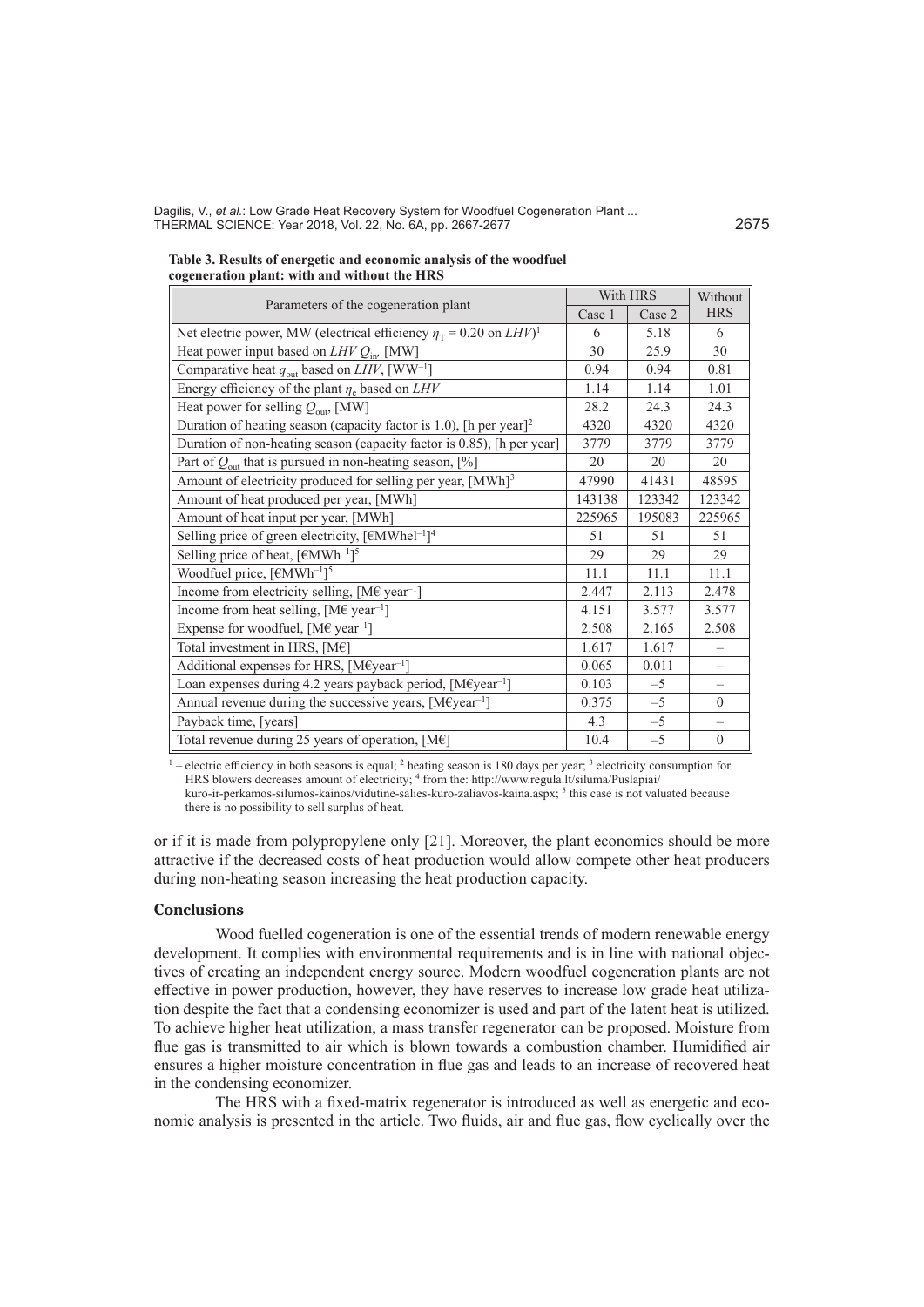packing in the columns. A big mass of packing material of the HRS regenerator conditions lower losses of cycling. This also provides a large transfer area ensuring high effectiveness of the water vapour transfer from flue gas to the air.

An economic evaluation of the HRS reveals that investment into the HRS is effective: the payback time is about four years and, during the operation lifetime of the HRS*,* the cogeneration plant gains additional 10.4 M€, *i. e.* about one third of the new plant cost. Moreover, in case the heat is provided by some producers for a one big heat consumer, there is possibility to increase the income from an additional heat selling; a lower heat costs would allow to compete other producers taking over their heat production capacities.

### **Nomenclature**

- *COP* coefficient of performance
- *E* specific heat recovered in both economizers *Ec* – specific heat recovered in condensing
- economizer
- *Ed* specific heat recovered in dry economizer
- Δ*H* –mass part of hydrogen in dry wood
- $h_{g-1}$  –water latent heat, [kJ $kg^{-1}$ ]
- $l^{\circ}$  specific losses<br>  $P$  power
- $\begin{array}{cc} P & -\text{power} \\ P_0 & -\text{atmosp} \end{array}$
- -atmospheric pressure, [mbar]
- *p –*water partial pressure, [mbar]
- *Q* heat, [MW]
- *q* specific heat
- *R* specific heat recovered in regenerator
- *r* ratio
- *t* temperature, [*°*C]
- Δ*W* –water mass fraction

## *Greek symbols*

- *η* efficiency
- $\omega$  specific humidity, [kg<sub>kg<sup>-1</sup>]</sub>

*Subscripts*

- b burning
- e energy
- el electrical
- in input
- m –mechanical
- out output
- st stack<br>T therm
- $-$ thermodynamic
- wn own

#### *Superscript*

 $0$  – index shows that wood is fully dry

#### *Acronymus*

BEC *–* bare erected cost HHV– high heating value HRS – heat recovery system *LHV* – low heating value ORC*–* organic Rankine cycle TASC– total-as-spent cost TOC – total overnight cost TPC *–* total cost of project WWC–woodfuel water content

## **References**

- [1] \*\*\*, International Renewable Energy Agency (2015) Biomass for Heat and Power. Technology Brief, *IEA-ETSAP and IRENA Technology*, Brief E05, pp. 10-12.
- [http://biomasspower.gov.in/document/Reports/IRENA\\_Biomass%20for%20Heat%20and%20Power.pdf](http://biomasspower.gov.in/document/Reports/IRENA_Biomass%20for%20Heat%20and%20Power.pdf) [2] Hebenstreit, B., *et al.*, Efficiency Optimization of Biomass Boilers by a Combined Condensation-Heat Pump-System, *Proceedings*, ECOS, Novi Sad, Serbia, 2011
- [3] Hebenstreit, B., *et al.*, Techno-Economic Study of a Heat Pump Enhanced Flue Gas Heat Recovery for Biomass Boilers, *Biomass and Bioenergy, 71* (2014), Dec., pp. 12-22
- [4] Wang, L., *et al.*, A Resorption Cycle for Cogeneration of Electricity and Refrigeration, *Applied Energy, 106* (2013), June, pp. 56-64
- [5] Lu, Y., *et al.,* Optimization of a Novel Resorption Cogeneration Using Mass and Heat Recovery. *Energy Procedia 61* (2014), Jan., pp. 1103-1106
- [6] Donnellan, P., *et al.*, Recycling Waste Heat Energy Using Vapour Absorption Heat Transformers: A Review, *Renewable and Sustainable Eenergy, 42* (2015), Feb., pp. 1290-1304
- [7] Ishida, M., Ji, J., Proposal of Humid Air Turbine Cycle Incorporated with Absorption Heat Transformer, *Int. J. Energy Res., 24* (2000), 11, pp. 977-987